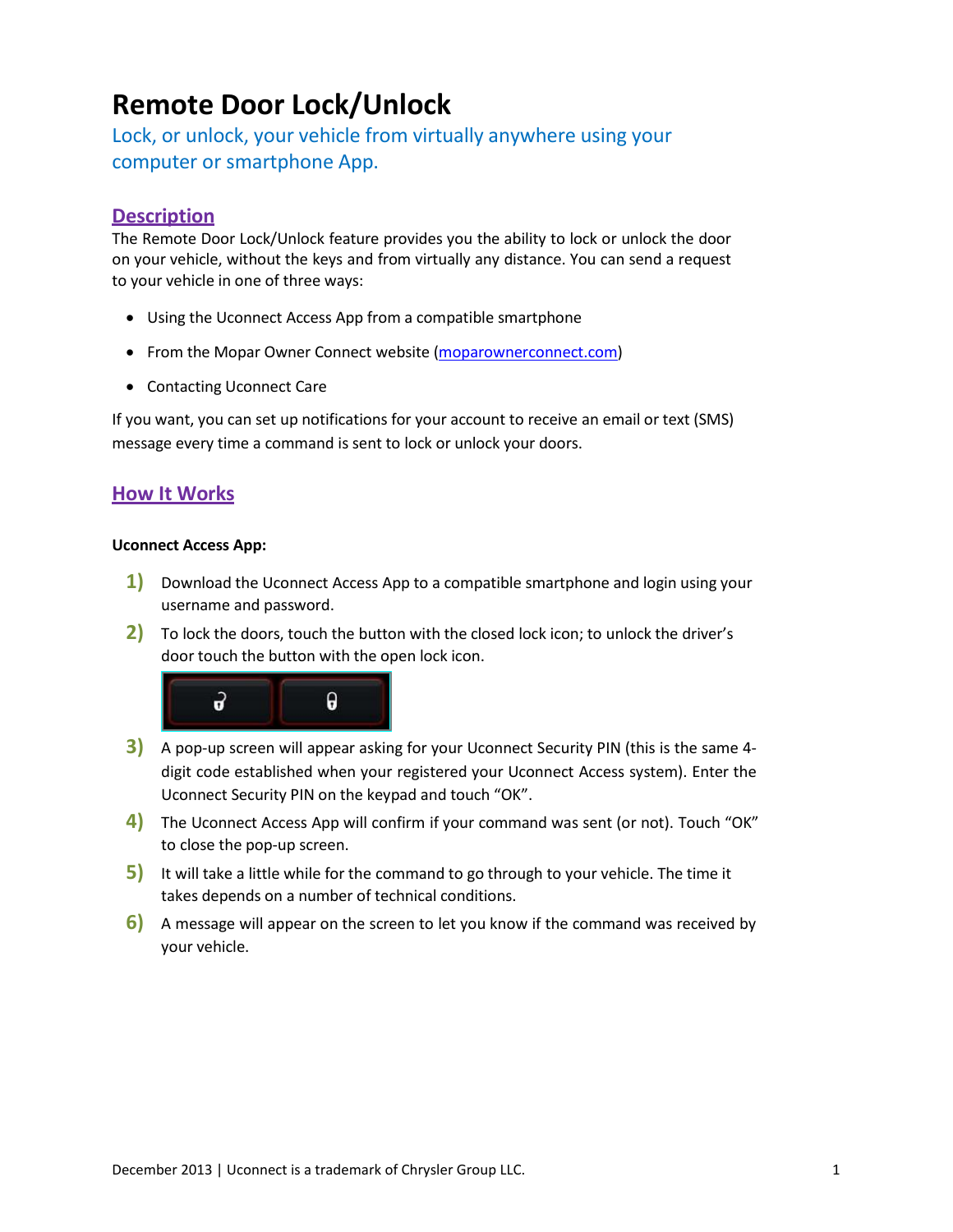#### **Mopar Owner Connect website:**

- **1)** Log on to the Mopar Owner Connect website [\(moparownerconnect.com\)](http://www.moparownerconnect.com/) using the username and password you used when registering your Uconnect Access system.
	- $\circ$  If you forgot your username or password, links are provided on the website to help you retrieve them.
- **2)** If you have more than one vehicle registered into the Mopar Owner Connect website [\(moparownerconnect.com\)](http://www.moparownerconnect.com/), select the vehicle you want to send the command by clicking on its image along the top.
- **3)** Beneath the image of a vehicle like yours, you will see a row of icons. To lock the doors, click on the closed lock icon; to unlock the driver's door click on the open lock icon.



- **4)** You will then be asked to enter your Uconnect Security PIN (this is the same 4-digit code established when your registered your Uconnect Access system). Please enter your Uconnect Security PIN.
- **5)** A message will appear on the screen to let you know if the command was received by your vehicle.

## **Uconnect Care:**

- **1)** If you need to unlock the doors of your vehicle, contact Uconnect Care by calling 855-792-4241.
	- $\circ$  Note: The Uconnect Care agents are trained to help you with unlocking of your door (for example, in an accidental lock-out). All other Remote Services should be performed via the Mopar Owner Connect website [\(moparownerconnect.com\)](http://www.moparownerconnect.com/) or through the Uconnect Access App on your compatible smartphone.
- **2)** For security purposes, the Uconnect Care agent will verify your identity by asking for your 4-digit Uconnect Security PIN.
- **3)** After providing your Uconnect Security PIN, you can ask them to lock or unlock your vehicle. The agent will send a command to your vehicle to get the task done.

## **Give it a Try!**

- Download the Uconnect Access App to your smartphone
- Enter the username and password that you established for the Mopar Owner Connect website [\(moparownerconnect.com\)](http://www.moparownerconnect.com/) during registration of your new vehicle
- If logging in for the first time, you will be asked to agree to the Terms of Service